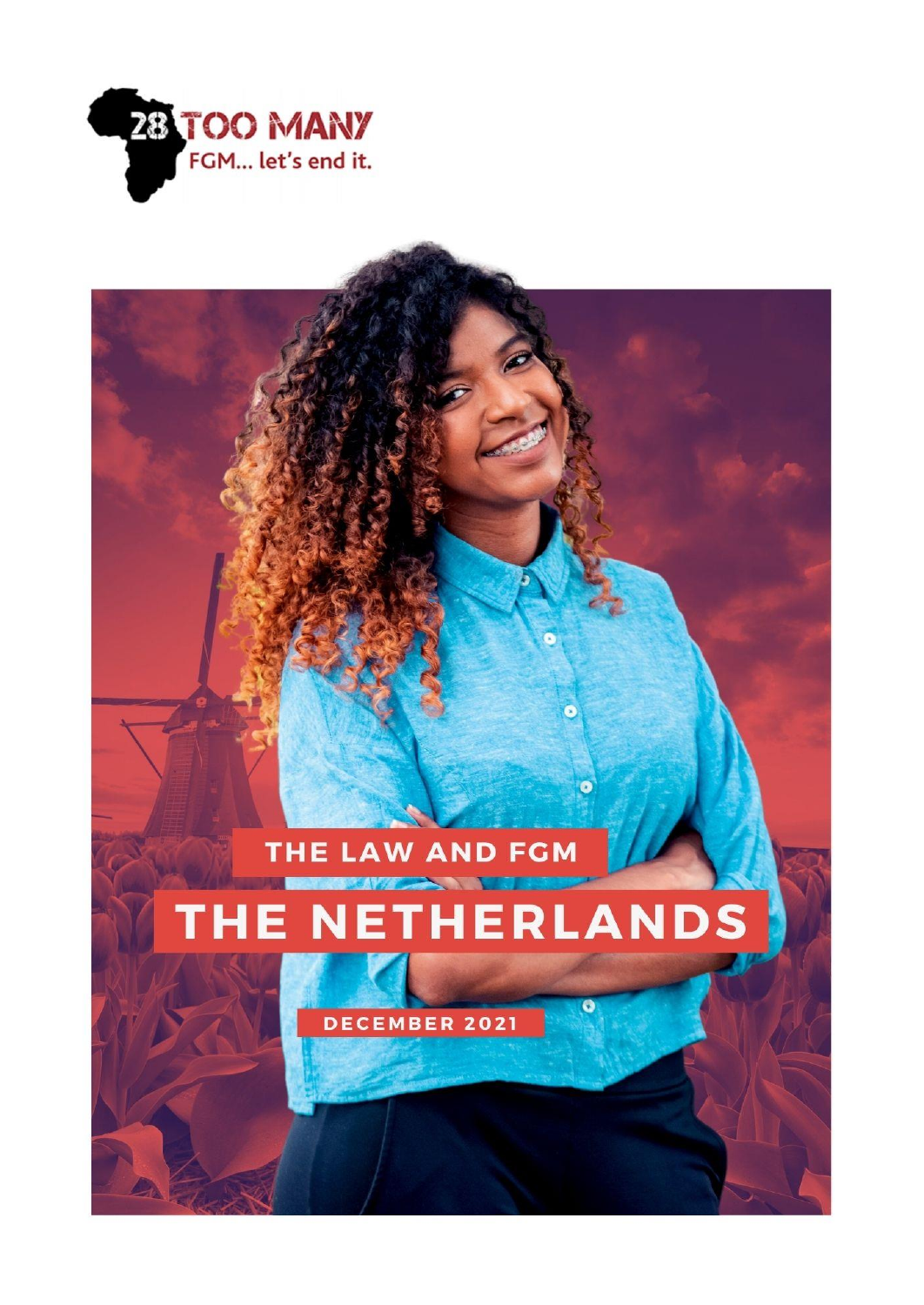# **National Legal Framework**

### **Overview of National Legal Framework in the Netherlands**

#### *National legislation:*

| $\times$ | Specific law/provision criminalising FGM                                   |
|----------|----------------------------------------------------------------------------|
| $\times$ | Provides a definition of FGM                                               |
|          | Criminalises the performance of FGM                                        |
|          | Criminalises the procurement, arrangement and/or assistance of acts of FGM |
| $\times$ | Obligation to report incidents of FGM to the authorities                   |
|          | Criminalises the participation of medical professionals in acts of FGM     |
| $\times$ | Extraterritorial application regardless of double criminality              |
|          |                                                                            |

### **Introduction**

The Netherlands is a small, but densely populated country with an estimated population of 17.5 million.<sup>1</sup> The country is a constitutional monarchy with a parliamentary democracy. It has a civil-law legal system.

### **FGM Prevalence**

The health expertise centre of the Netherlands, Pharos, has estimated that, as of 1 January 2018, 41,000 women who had undergone female genital mutilation (FGM) were living in the Netherlands, 15,000 of whom had undergone Type III (infibulation). The majority of these women (82%) originated in six countries: Iraq (1,600 women); Sudan (1,900); Eritrea (4,000); Ethiopia (5,900); Egypt (6,000); and the majority from Somalia (14,000). Pharos also estimated that 4,200 girls under the age of 19 who are currently living in the Netherlands are at risk of undergoing FGM in the next 20 years.<sup>2</sup>

### **National Legal Framework**

#### **General Law**

There is no specific FGM law in the Netherlands. FGM is criminalised through an official statement by the Government under the general laws criminalising simple assault and aggravated assault, **Articles 300–303 of the Criminal Code of the Kingdom of Netherlands (1881, amended 2012)** (the *Criminal Code*).<sup>3</sup>

A crime is defined as 'aggravated assault' (**Articles 302 and 303**) if there is intent to inflict grievous bodily harm. 'Intention' denotes that a person is aware of the fact that the offense could cause grievous bodily harm and knowingly accepts this chance. While it can also result in grievous bodily harm, 'simple assault' refers to cases where the offender did not have the intention to cause such harm.

### **FGM as Grievous Bodily Harm**

In 2018, the Supreme Court of the Netherlands stated in a so-called 'overview case' that, for grievous bodily harm to apply, one needs to consider (a) the nature of the injuries; (b) the necessity and nature of medical intervention required; and (c) the expectation of full recovery.<sup>4</sup> Based on the court's statement, one can show that FGM constitutes grievous bodily harm in the following manner.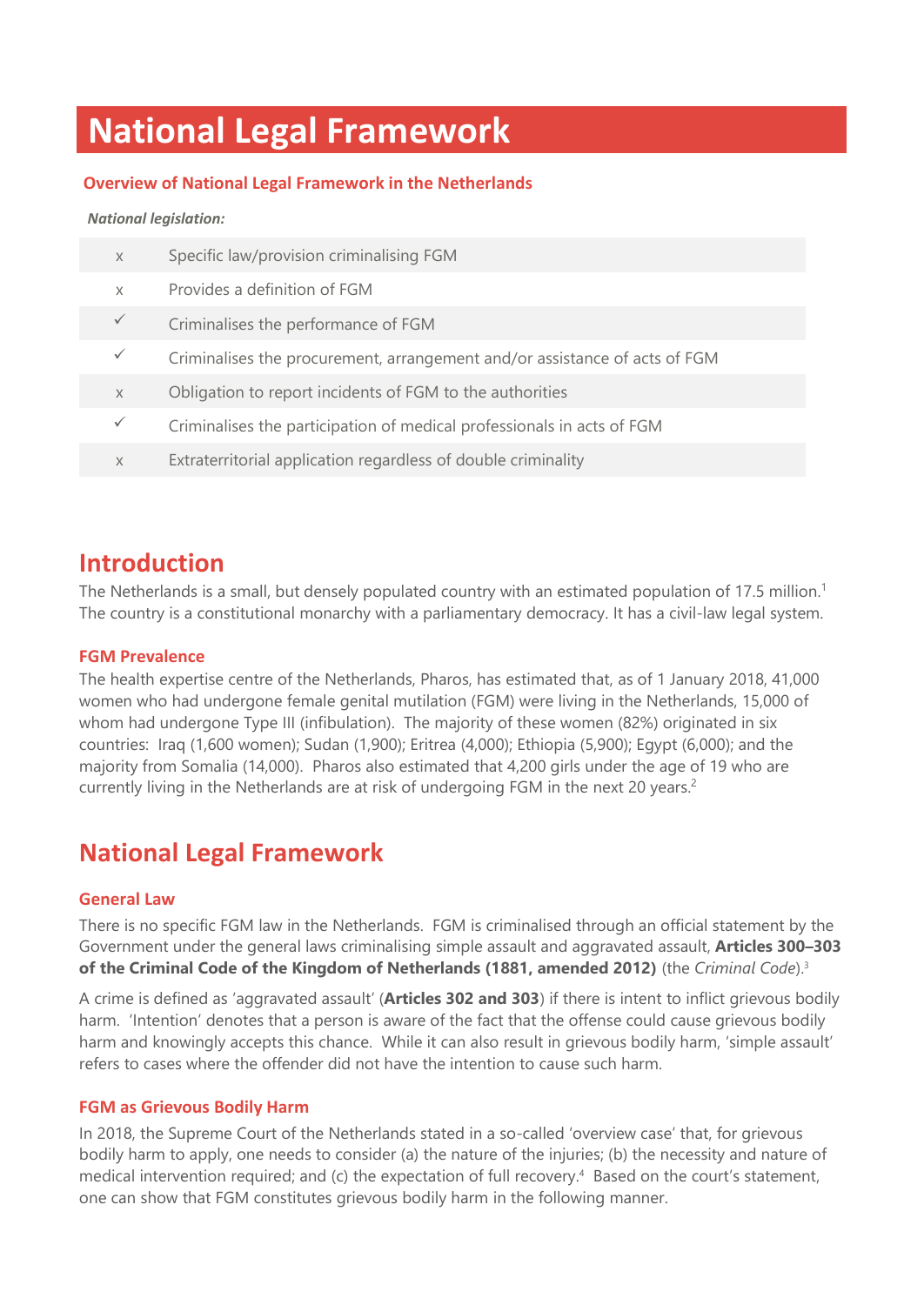- Regarding the nature of the injuries, the court explicitly stated that the loss of senses, mutilation and/or paralysis are considered 'grievous bodily harm'. Clearly, this definition of the nature of the injury suggests that FGM constitutes grievous bodily harm.
- Since the complications associated with FGM also often require medical intervention, this too suggests that FGM constitutes grievous bodily harm.
- Lastly, since recovery from FGM is only (cosmetically) possible to a certain extent via plastic surgery, this also places FGM within the scope of grievous bodily harm.

In the only criminal case regarding FGM in the Netherlands, the Office of the Public Prosecutor qualified the injuries as grievous bodily harm, and neither the court nor the defence objected to this classification.<sup>5</sup>

### **FGM as Aggravated Assault**

Since someone does not commit FGM without knowing what the procedure entails, it is unlikely that intent will not be present. It is most likely, therefore, that committing FGM or having FGM committed will be qualified as 'premeditated aggravated assault' under **Article 303**.

### **Definition of FGM**

Dutch law does not include a definition of 'FGM'. However, the Dutch Government adheres to the term 'female genital mutilation' as used by the World Health Organization (the *WHO*), but uses a definition that slightly differs from that of the WHO's. In the Netherlands, FGM is understood to encompass:

- *infibulation* the partial or total removal of the clitoris and the labia minora, upon which the labia majora are sutured to each other;
- *excision* the removal of the clitoris and the partial or total removal of the labia minora;
- *circumcision* the removal of the clitoral hood; and
- *incision* puncturing or cutting the clitoral hood with the goal of extracting several drops of blood.<sup>6</sup>

The first three (infibulation, excision and circumcision) amount to 'mutilation' and are regarded as punishable as (premeditated) aggravated assault under **Articles 300–303**. The fourth type *can* amount to a mutilation.<sup>7</sup>

#### **Women and Girls of All Ages**

The performance of FGM on women and girls of all ages has been criminalised in the Netherlands. The age of the victim does not change anything about the criminality of either assault or aggravated assault. However, age does play a role in the extraterritorial application of the Criminal Code (see 'Extraterritoriality' below).

### **Procuring, Aiding and Abetting**

A person who procures FGM is likely to be found guilty of 'joint commission of the offence' and be criminally liable as an offender under **Article 47(1)(1) of the Criminal Code**.

In order for 'joint commission of the offence' to apply, one must prove that it was the intention of a person to cooperate with others to commit the offence and that the person was closely involved in the planning of the offense. For example, parents contracting and paying a cutter are working together to have a girl undergo FGM, even though the parents may not touch the girl or be present for the act.<sup>8</sup>

Those who aid in and abet the commission of FGM, but are not as closely involved in planning or cooperating to commit FGM, are criminally liable as 'accomplices' under **Article 48(1) of the Criminal Code**.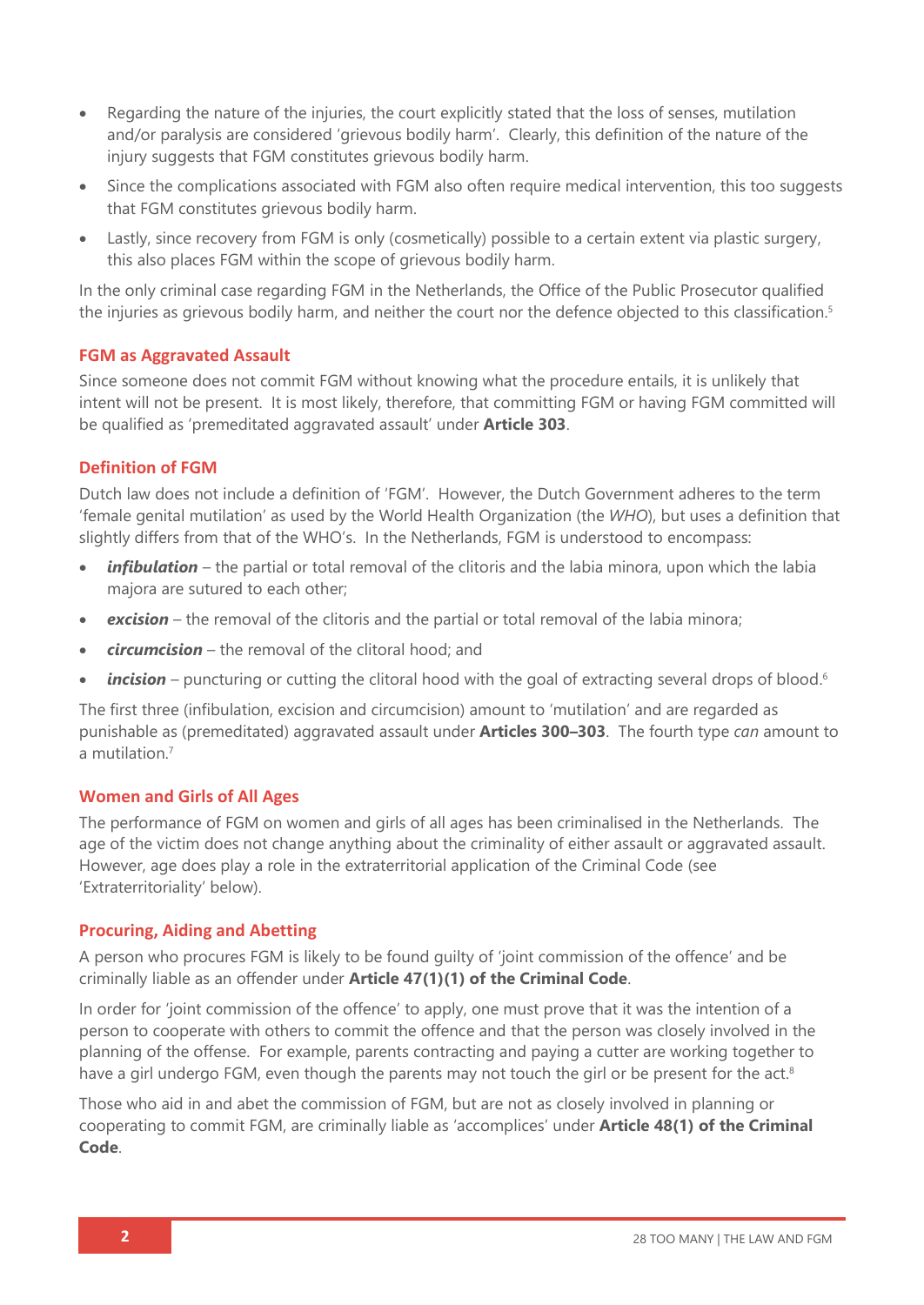### **Allowing the Use of Premises**

Allowing the use of premises for FGM is criminalised in the Netherlands through general law. This can be qualified as 'intentionally aiding and abetting the commission of an offence' under **Article 48(1) of the Criminal Code**, or as 'intentionally providing opportunity for the commission of an offence' under **Article 48(2)**. Either way, a person who allows the use of premises for FGM is criminally liable as an accomplice.

### **Providing or Possessing Tools**

Both providing or possessing tools for the specific purpose of performing FGM have been criminalised in the Netherlands. Providing tools without any further involvement in the planning or the commission of FGM is punishable under **Article 48(2) of the Criminal Code**. Any person who provides tools for FGM is criminally liable as an accomplice to the offence. Possessing tools for FGM can be qualified as 'preparation to commit an offence', which is punishable in the case of (premeditated) aggravated assault under **Article 46(1) of the Criminal Code**. This Article states that intentionally obtaining or having possession of objects intended for the commission of an offence is punishable by *half of the maximum sentence of the intended offence*.

### **Failure to Report FGM**

Failing to report FGM has not been criminalised in the Netherlands. However, organisations and selfemployed professionals are obligated by the **Law on Mandatory Reporting of Domestic Violence and Child Abuse**<sup>9</sup> to have a '**reporting code**' in case of suspicions of violence and child abuse, including FGM. The reporting code must contain steps to evaluate if a suspicion is grounded and what action a professional will take in that case.<sup>10</sup> However, whether the professional actually reports a case to the Dutch national centre for advice on and reporting of domestic violence and child abuse, *Veilig Thuis* ('Safe Home'), is up to the professional's discretion. If a professional officially reports a case, it is up to the discretion of Veilig Thuis whether it will report the case to the authorities or the Dutch Council for the Child. In practice, this rarely happens, which has prompted an ongoing Government investigation.<sup>11</sup>

### **Medicalised FGM**

Medicalised FGM has been criminalised in the Netherlands. It is probable that, if a surgeon performed FGM, the surgeon would be tried under the general provisions for assault or aggravated assault, **Articles 300–303**. In addition, medicalised FGM would also be prohibited in the Netherlands under a specialised general law, **Article 436(2) of the Criminal Code**, which states that any person who is licensed to practise a profession for which a licence is required by law and who, without necessity, exceeds the limits of his licence is liable for a fine. This would also apply to medical professionals performing FGM.

**Article 436(1)** states that any person who, without being licensed to practise a profession for which a licence is required by law, practises that profession without necessity is also liable for a fine. It is less clear if this, for example, could apply to someone without a medical licence who opens a clinic to perform FGM, since FGM is not recognised as a medical procedure and therefore no such licence exists for FGM. However, medicalised FGM does not seem to occur in the Netherlands, nor are there any indicators thereof.

### **Extraterritoriality**

The Criminal Code has extended extraterritorial application to the commission of FGM abroad. It is remarkable that the Article on extraterritoriality, **Article 7 of the Criminal Code**, is one of only two provisions that specifically mention FGM.

**Articles 7(2)(d) and (3)** extend the application of the Criminal Code to any person with Dutch nationality, any person who will later attain Dutch nationality or any person who has permanent residence in the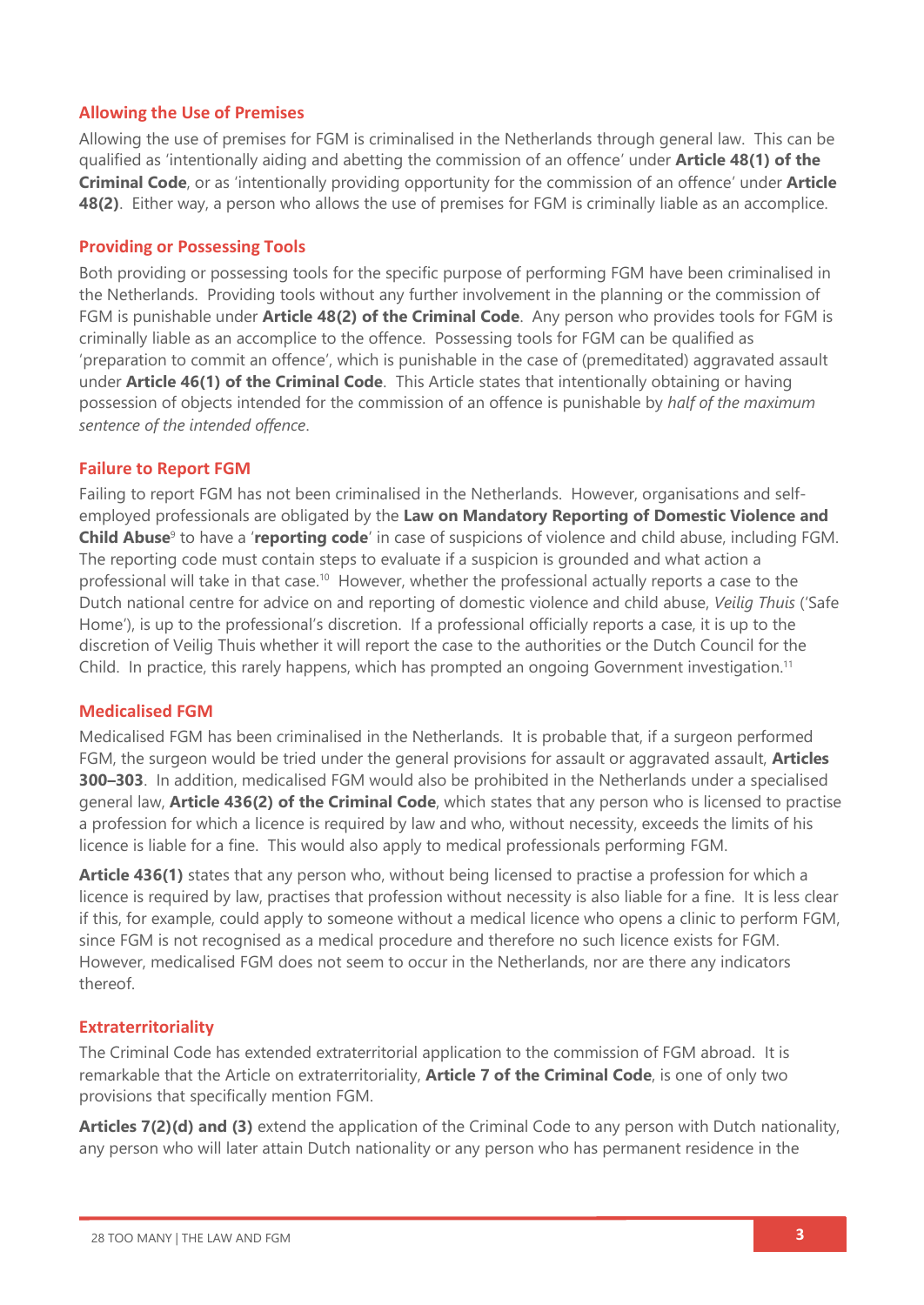Netherlands who commits assault or aggravated assault amounting to FGM on a female under the age of 18, wherever the offence is committed.

**Article 5 of the Criminal Code** extends the application of the Criminal Code to anyone who commits an offence against a person with Dutch nationality or who has permanent residence in the Netherlands, if the Criminal Code prescribes a maximum sentence of at least eight years' imprisonment and the act is also a criminal offence in the country where it took place (the requirement of double criminality). Therefore, if FGM is qualified as (premeditated) aggravated assault, the victim is Dutch or lives in the Netherlands, and FGM is criminal in the country where it takes place, the perpetrators are also punishable by Dutch Law. In these cases, the age of the victim does not play a role.

### **Penalties**

Three factors influence the penalties for FGM.

- The penalty firstly depends on the form of assault the specific instance of FGM is qualified as, with **Articles 300–303** all having their own maximum sentences and aggravating circumstances.
- Secondly, the penalty depends on the relationship between the victim and the perpetrator. According to **Article 304(1)**, the terms of imprisonment under Articles 300–303 may be increased by one-third if the victim of the assault is the child of the offender.
- Thirdly, the penalty depends on the role of the perpetrator.

The maximum sentence for FGM that is classified as 'simple assault without grievous bodily harm' is three years' imprisonment, increasing to four years if the victim is the offender's own child, or a fine of up to €21,750.

The maximum sentence for FGM that is classified as 'premeditated aggravated assault' is twelve years' imprisonment, increasing to sixteen years if the victim is the offender's own child, or a fine of up to €87,000.

If someone has prepared for FGM by possessing tools or contracting a cutter, for example, **Article 46(2)** prescribes that the maximum sentence is *half of the maximum sentence of the intended offence*. This means that, in a case of preparing for premeditated aggravated assault on one's own child, *the maximum sentence would be eight years*.

If someone is an accomplice to an offence, **Article 49(1)** prescribes that the maximum sentence this person can receive is *two-thirds of the maximum sentence of the offence*. If someone, for example, allows the use of their premises for FGM, and FGM is qualified as 'premeditated aggravated assault', *the maximum sentence for the accomplice would be eight years*.

### **Prescription Period**

The differing terms of imprisonment influence the 'prescriptive period'. The prescriptive period is the set amount of time after an event or crime during which legal steps can be taken; for example, pressing charges. **Articles 70(1)(2) to 70(1)(4) of the Criminal Code** determine prescriptive periods as follows:

- *six years* for crimes for which the maximum sentence is no more than three years' imprisonment;
- *twelve years* for crimes for which the maximum sentence is between three- and eight-years' imprisonment;
- *twenty years* for crimes for which the maximum sentence is between eight- and twelve-years' imprisonment; and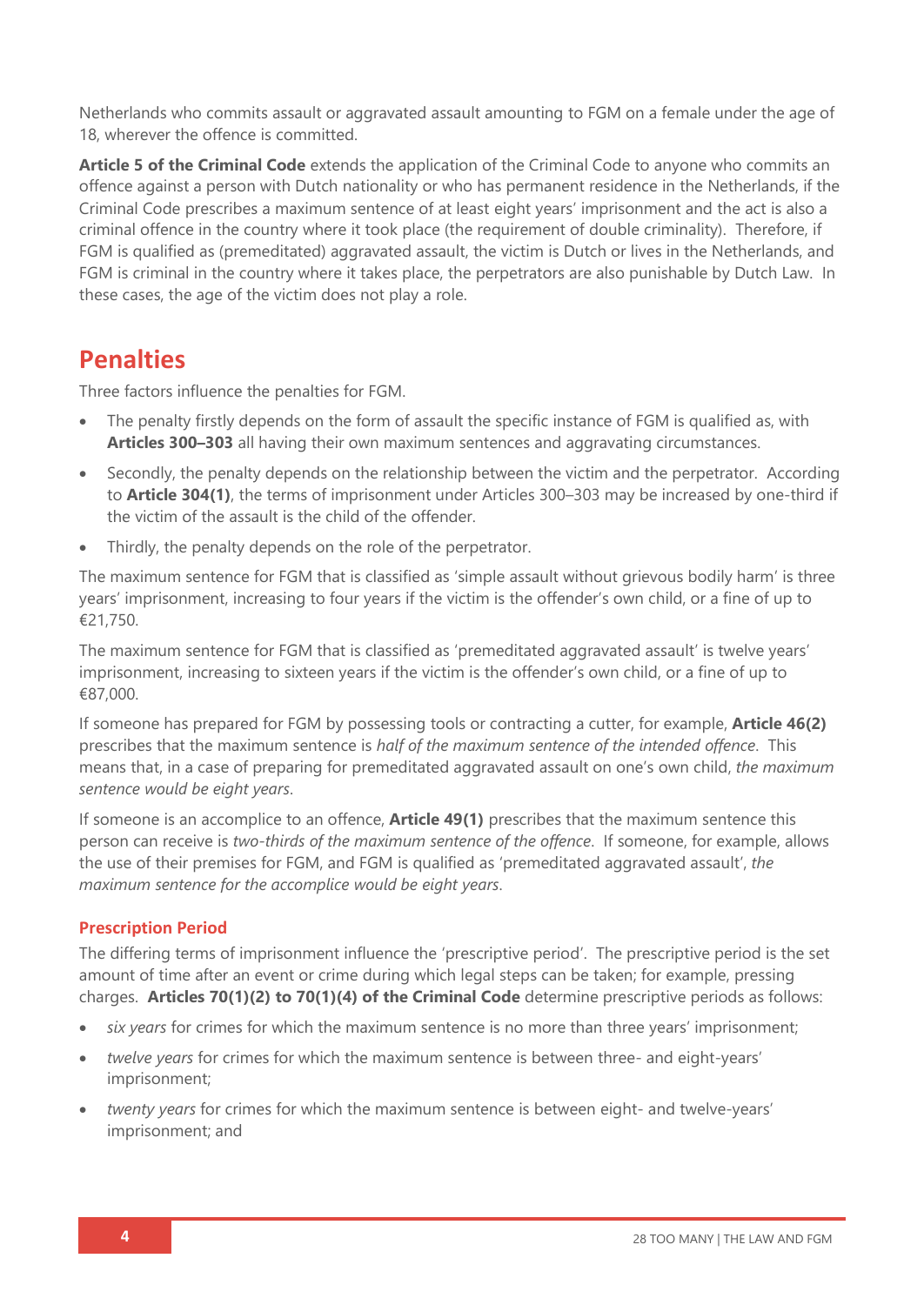• there is *no prescriptive period* for crimes for which the maximum sentence is twelve years' imprisonment or more.

It is noteworthy that an exception in the Dutch Criminal Code has been made especially for FGM. Under **Article 71(3) of the Criminal Code**, the prescriptive period for FGM starts the day after the victim turns 18 if she was under the age of 18 when FGM was performed on her. Based on this framework, and assuming that FGM took place before the age of 18:

- The shortest prescriptive period in a case of FGM would be *six years*, for a case where FGM is qualified as 'simple assault without grievous bodily harm' and the victim is not the child of the perpetrators. In this scenario, the victim will have the possibility of pressing charges until the day after she turns 24.
- This scenario is very unlikely, since it is more likely that FGM would be qualified as 'grievous bodily harm'. Even if the intention of that harm cannot be proven, the maximum sentence for 'simple assault resulting in grievous bodily harm' is four years' imprisonment, extending the prescription period to *twelve years*. In this scenario, the victim will have the possibility of pressing charges until the day after she turns 30.
- However, since FGM would most likely be qualified as 'premeditated aggravated assault', for which the maximum sentence is twelve years' imprisonment, the prescription period would extend to *twenty years*. In this scenario, the victim will have the possibility of pressing charges until the day after she turns 38.
- Finally, if the victim is the perpetrator's own child and the FGM is qualified as 'premeditated aggravated assault', for which the maximum sentence is sixteen years' imprisonment, there will be *no prescriptive period*. In this scenario, the victim will have the possibility of pressing charges at any point in her lifetime.

### **Protection**

### **Protecting Uncut Girls and Women**

Civil family law in the Netherlands provides protection for uncut girls under the age of 18 who are at considerable risk of undergoing FGM. These girls can be put under the supervision of a certified custodial institution by order of a juvenile court, based on **Article 255(1) of the Dutch Civil Code Book 1**.

When a girl is placed under supervision, she continues to live at home with her parents, but special attention is paid to her persona and situation. A girl can be placed under supervision at the request of the Dutch Child Protection Council, the Public Prosecutors Office or a parent or legal guardian.

Furthermore, based on **Article 265b(1) of the Dutch Civil Code Book 1**, a juvenile court can, by means of an order, authorise a certified custodial institution who has the supervision of a child to take that child into care. When a girl is taken into care, she is taken out of her home. A child can be taken into care if it is deemed necessary in the interest of the care and upbringing of the child or to examine the mental and physical wellbeing of the child, at the request of the certified custodial institution.

There are no specific protective measures or laws in place for uncut women above the age of 18.

### **Government Obligations**

There are no national laws in the Netherlands containing specific obligations related to FGM for governments.

However, the Netherlands has a monistic system regarding international law, based on **Article 93 of the Constitution**. Since the Netherlands has signed and ratified the **Istanbul Convention**, the obligations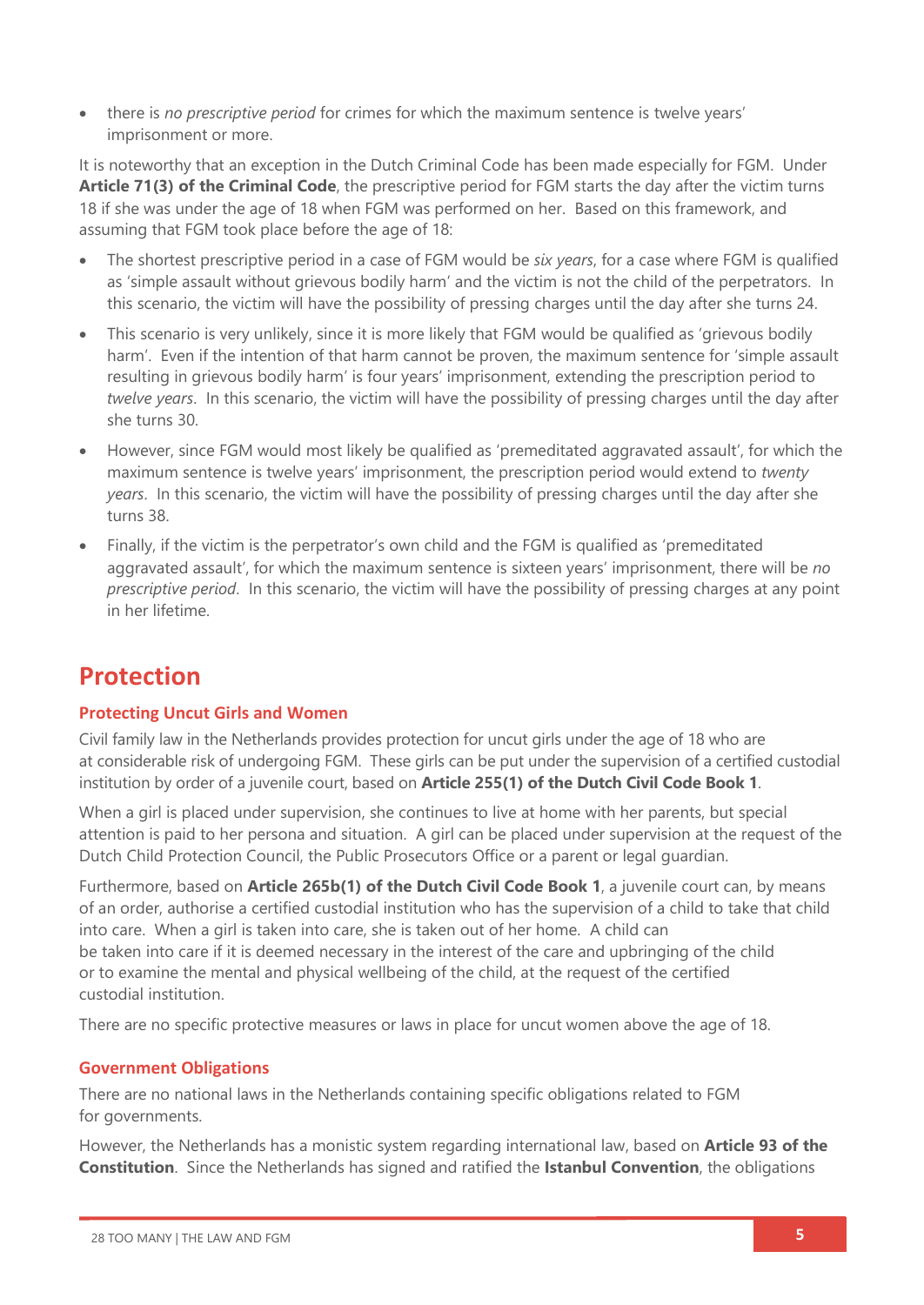contained therein are a direct part of the national law. Under **Article 8 of the Istanbul Convention**, the Government is required to allocate appropriate funds to combat and prevent all forms of violence covered by the Convention, which includes FGM. Under **Article 11 of the Istanbul Convention**, the Government is required to collect data on all forms of violence covered by the Convention. Under **Article 24 of the Istanbul Convention**, the Government must take the necessary measures to set up state-wide, round-theclock (24/7) telephone helplines, free of charge, to provide advice to callers confidentially, or with due regard for their anonymity, in relation to all forms of violence covered by the scope of the Convention.

### **National Coordinating Committee**

There is currently no national coordinating committee for FGM in the Netherlands; neither is there a law that contains an obligation to establish one. However, the Dutch Government does have the intention of establishing a **National Expertise Centre** in order to encourage reporting of FGM. 12

# **Implementation of The Law**

#### **Court Cases**

There has only been one criminal case regarding FGM in the Netherlands.<sup>13</sup>

In that case, a Moroccan father was arrested and accused of aggravated assault (under **Articles 303 and 304**) because he was said to have mutilated the genitals of his five-year-old daughter. The genital mutilation in this case included the removal of the larger part of the left labia minora and the clitoral hood of the young girl.

Although it was ascertained that the victim's genitals were mutilated, the defendant was not found guilty of committing FGM (although he was sentenced on other grounds). The reason for acquittal was the lack of evidence that the father had been the person performing the mutilation. In addition, the court also had doubts about the reliability and authenticity of the statements of the victim.

There are two remarkable issues in this case:

- a specialised gynaecologist stated that the injuries did not look like traditional FGM, but a random mutilation to the genitalia (also because of the asymmetric cutting); and
- the father and child were of Moroccan descent; however, FGM is not prevalent in either Morocco itself nor within the Moroccan diaspora elsewhere in the world.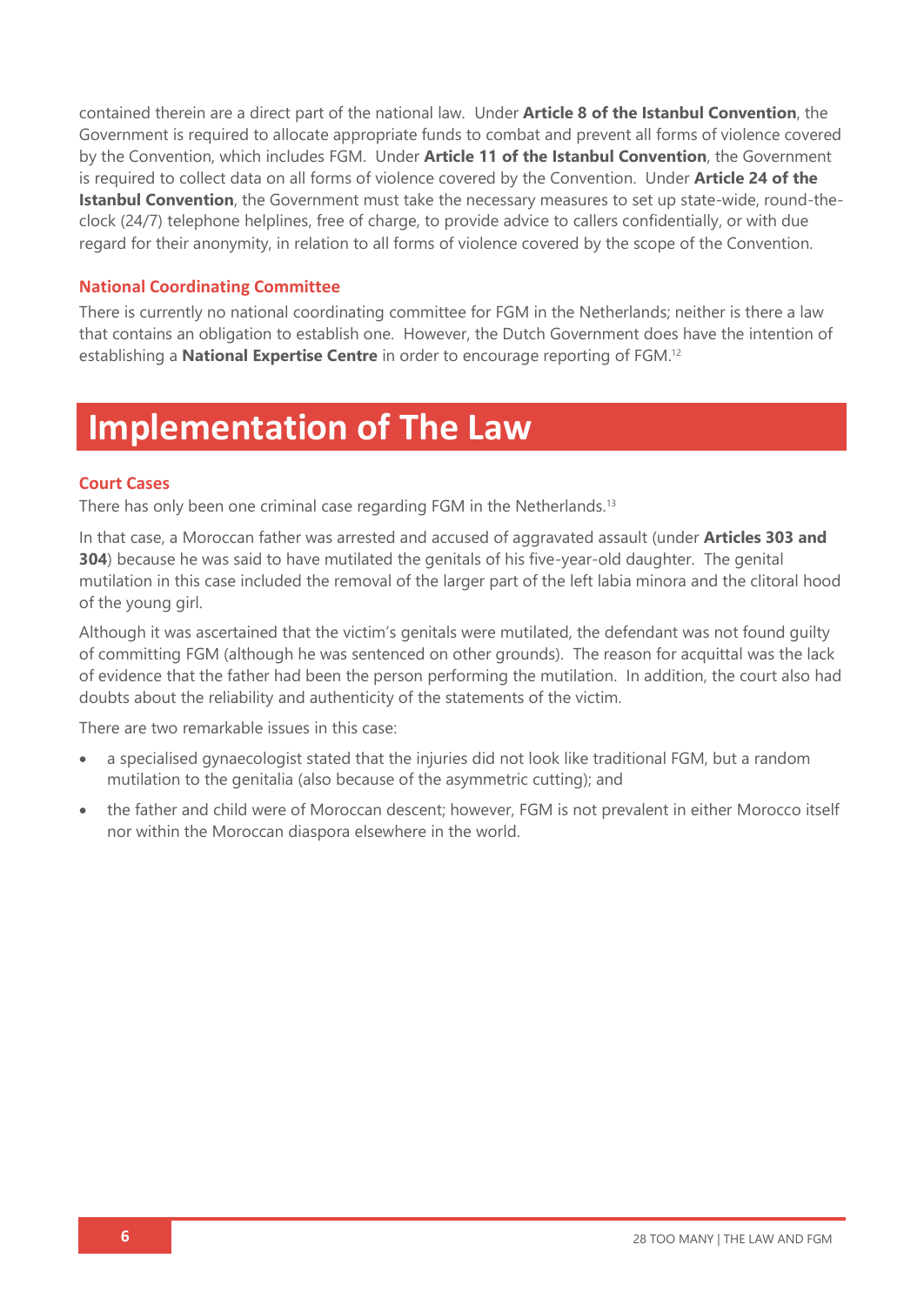# **Conclusions and Recommendations**

### **Conclusions**

The criminality of FGM and the application of the **Criminal Code** to FGM has been confirmed by the Dutch Government through a **governmental order**.

The definition of 'FGM' maintained in the governmental order covers at least Types I to III, but excludes variations of Type IV and omits the criterion of the lack of medical necessity. **Medicalised FGM** is not specifically addressed, but is likely to be covered by the general criminality of FGM.

**Procuring, aiding and abetting** FGM are criminalised in the Netherland through general criminal law.

There is an **obligation to report** FGM or planned FGM in the Netherlands.

The Criminal Code extends **extraterritorial application** of Dutch criminal law to the performance of FGM abroad, regardless of double criminality, if the victim is a minor and if the *perpetrator* has Dutch nationality, later acquires Dutch nationality or is a habitual resident of the Netherlands. The Criminal Code extends **extraterritorial application** to the performance of FGM abroad, under the requirement of double criminality, if the *victim* has Dutch nationality or is a habitual resident of the Netherlands.

### **Recommendations**

We recommend that the Netherlands instate an obligation for (at least) relevant professionals and institutions to report cases where FGM has been committed and cases where there are reasonable grounds to believe that FGM may be committed imminently.

We recommend that the Netherlands extend extraterritorial application of Dutch criminal law to the performance of FGM abroad, regardless of double criminality, in cases where only the victim has Dutch nationality or is a habitual resident of the Netherlands; additionally, that the age restriction be removed for the victim if the perpetrator has Dutch nationality or is a habitual resident of the Netherlands.

We also recommend that the Netherlands instate a system similar to the British Female Genital Mutilation Protection Orders to guarantee the efficient protection of girls and women at risk of FGM and other harmful traditional practices.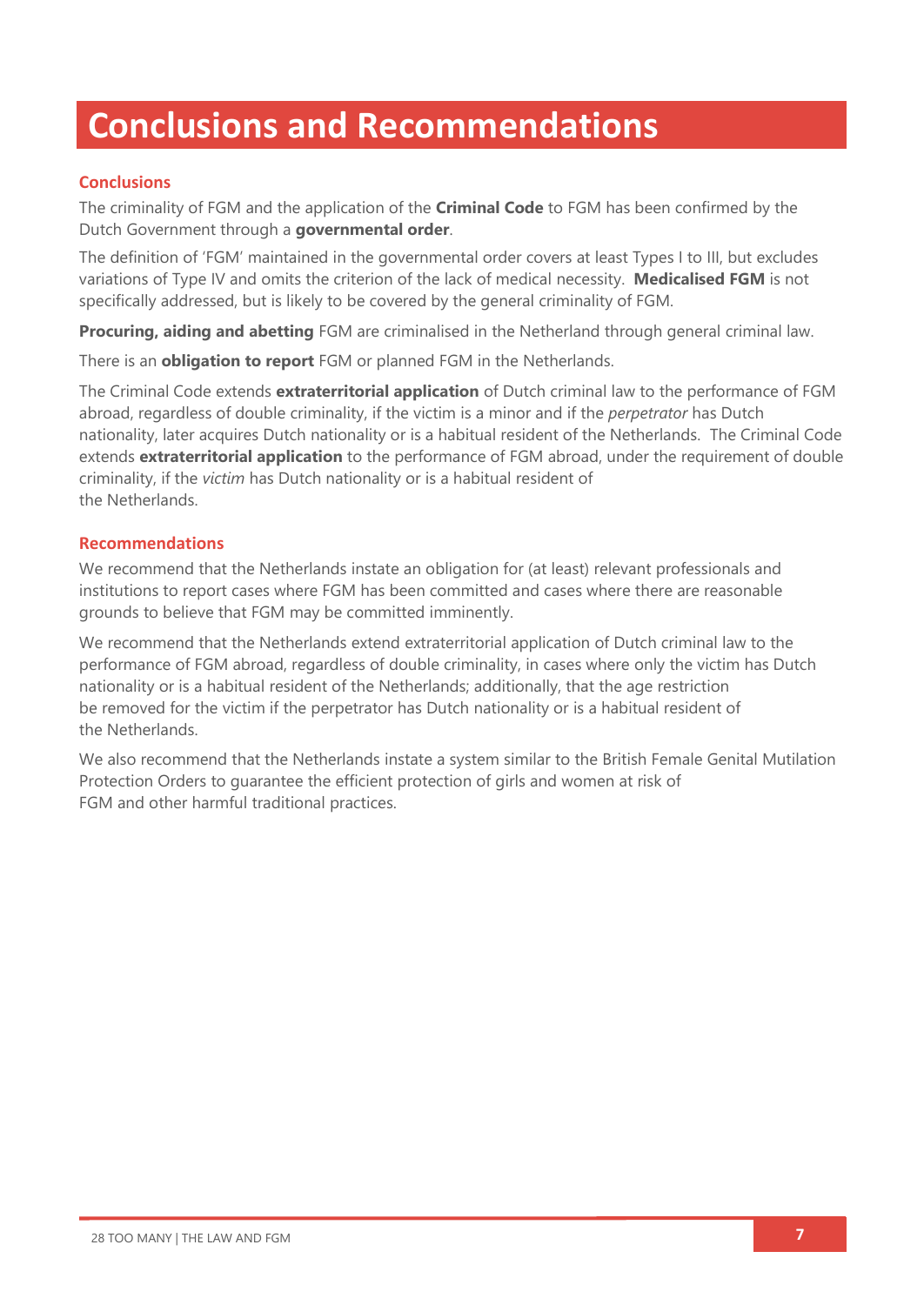# **Appendix I: International and Regional Treaties**

| <b>THE NETHERLANDS</b>                                                                                            | <b>Signed</b>        | Ratified/<br><b>Acceded</b> | <b>Reservations</b><br>on reporting? |  |
|-------------------------------------------------------------------------------------------------------------------|----------------------|-----------------------------|--------------------------------------|--|
| <b>International</b>                                                                                              |                      |                             |                                      |  |
| <b>International Covenant on Civil &amp; Political Rights</b><br>$(1966)$ $(ICCPR)^{14}$                          | $\checkmark$<br>1969 | $\checkmark$<br>1978        | No                                   |  |
| <b>International Covenant on Economic, Social &amp;</b><br>Cultural Rights (1966) (ICESCR) <sup>15</sup>          | $\checkmark$<br>1969 | $\checkmark$<br>1978        | No                                   |  |
| <b>Convention on the Elimination of All forms of</b><br>Discrimination Against Women (1979) (CEDAW) <sup>16</sup> | $\checkmark$<br>1980 | $\checkmark$<br>1980        | No                                   |  |
| Convention on the Rights of the Child (1989) (CRC) <sup>17</sup>                                                  | $\checkmark$<br>1990 | $\checkmark$<br>1995        | No                                   |  |
| <b>Regional</b>                                                                                                   |                      |                             |                                      |  |
| <b>Istanbul Convention<sup>18</sup></b>                                                                           | $\checkmark$<br>2012 | $\checkmark$<br>2015        | <b>No</b>                            |  |
| <b>European Convention on Human Rights<sup>19</sup></b>                                                           | $\checkmark$<br>1950 | $\checkmark$<br>1954        | <b>No</b>                            |  |

**'Signed'**: a treaty is signed by countries following negotiation and agreement of its contents.

**'Ratified'**: once signed, most treaties and conventions must be ratified (i.e. approved through the standard national legislative procedure) to be legally effective in that country.

**'Acceded'**: when a country ratifies a treaty that has already been negotiated by other states.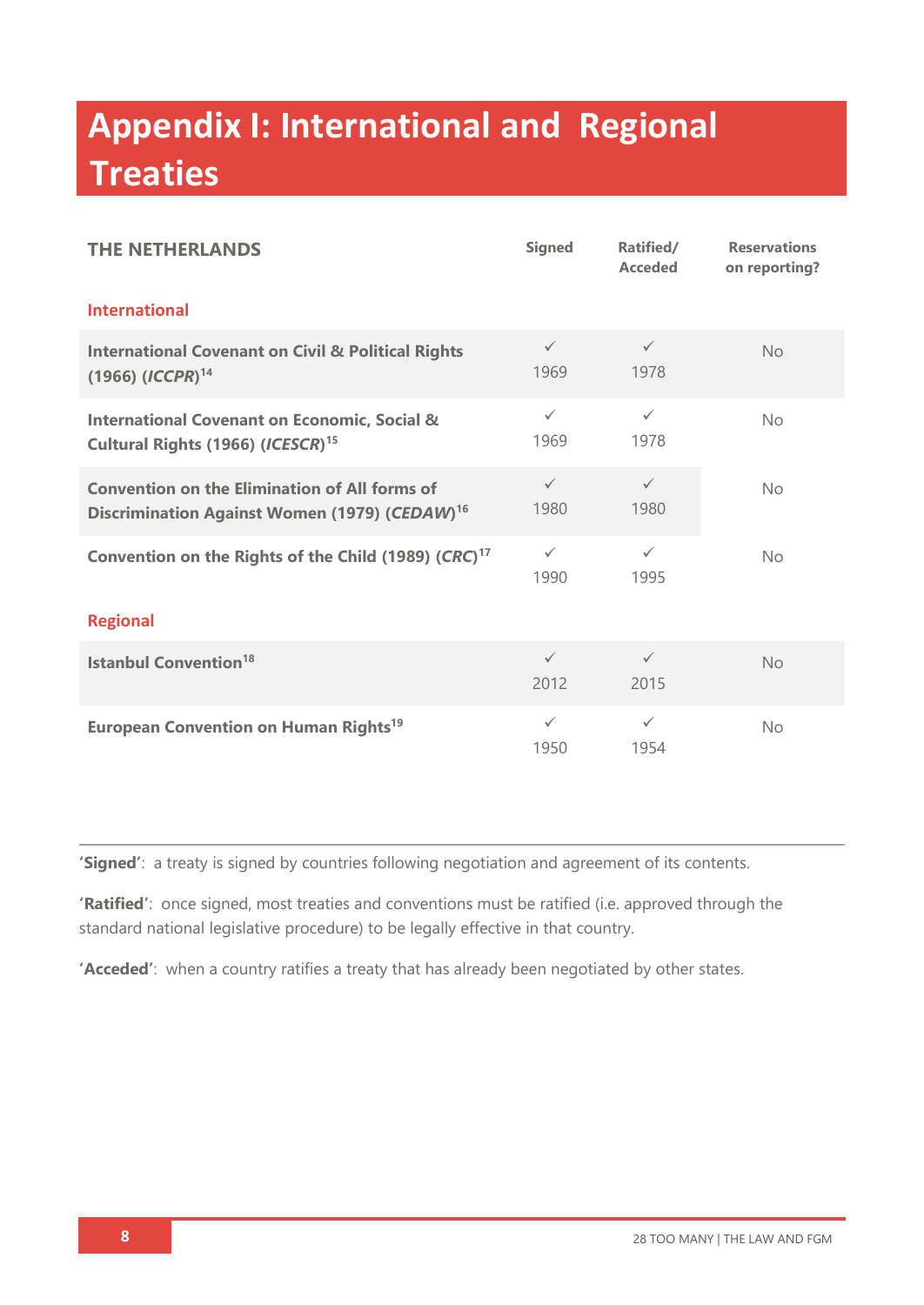# **Appendix II: National Laws**

# **Dutch Criminal Code**

### **Art. 5**

- 1) De Nederlandse strafwet is toepasselijk op een ieder die zich buiten Nederland schuldig maakt aan een misdrijf tegen een Nederlander, een Nederlandse ambtenaar, een Nederlands voertuig, vaartuig of luchtvaartuig, voor zover op dit feit naar de wettelijke omschrijving een gevangenisstraf van ten minste acht jaren is gesteld en daarop door de wet van het land waar het begaan is, straf is gesteld.
- 2) Met een Nederlander wordt voor de toepassing van het eerste lid gelijkgesteld de vreemdeling die in Nederland een vaste woon- of verblijfplaats heeft.

### **Art. 7**

- 1) De Nederlandse strafwet is toepasselijk op de Nederlander die zich buiten Nederland schuldig maakt aan een feit dat door de Nederlandse strafwet als misdrijf wordt beschouwd en waarop door de wet van het land waar het begaan is, straf is gesteld.
- 2) De Nederlandse strafwet is voorts toepasselijk op de Nederlander die zich buiten Nederland schuldig maakt:
	- a) aan een van de misdrijven omschreven in de Titels I en II van het Tweede Boek en in de artikelen 192a tot en met 192c, 197a tot en met 197c, 206, 237, 272 en 273;
	- b) aan een van de misdrijven omschreven in de artikelen 177, 178, 179, 180, 189, 200, 207a, 285a en 361, voor zover het feit gericht is tegen de rechtspleging van het Internationaal Strafhof;
	- c) aan een van de misdrijven omschreven in de artikelen 240b en 242 tot en met 250;
	- d) aan een van de misdrijven omschreven in de artikelen 300 tot en met 303, voor zover het feit oplevert genitale verminking van een persoon van het vrouwelijke geslacht die de leeftijd van achttien jaren nog niet heeft bereikt;
	- e) aan het misdrijf omschreven in artikel 284.
- 3) Met een Nederlander wordt voor de toepassing van het eerste en het tweede lid, onder b tot en met e, gelijkgesteld de vreemdeling die na het plegen van het feit Nederlander wordt alsmede, voor de toepassing van het eerste en tweede lid, de vreemdeling die in Nederland een vaste woon- of verblijfplaats heeft.

### **Art. 46**

- 1) Voorbereiding van een misdrijf waarop naar de wettelijke omschrijving een gevangenisstraf van acht jaren of meer is gesteld is strafbaar, wanneer de dader opzettelijk voorwerpen, stoffen, informatiedragers, ruimten of vervoermiddelen bestemd tot het begaan van dat misdrijf verwerft, vervaardigt, invoert, doorvoert, uitvoert of voorhanden heeft.
- 2) Het maximum van de hoofdstraffen op het misdrijf gesteld wordt bij voorbereiding met de helft verminderd.

3) Geldt het een misdrijf waarop levenslange gevangenisstraf is gesteld, dan wordt gevangenisstraf opgelegd van ten hoogste vijftien jaren.

- 4) De bijkomende straffen zijn voor voorbereiding dezelfde als voor het voltooide misdrijf.
- 5) Onder voorwerpen worden verstaan alle zaken en alle vermogensrechten.

### **Art. 47**

- 1. Als daders van een strafbaar feit worden gestraft:
	- a. zij die het feit plegen, doen plegen of medeplegen;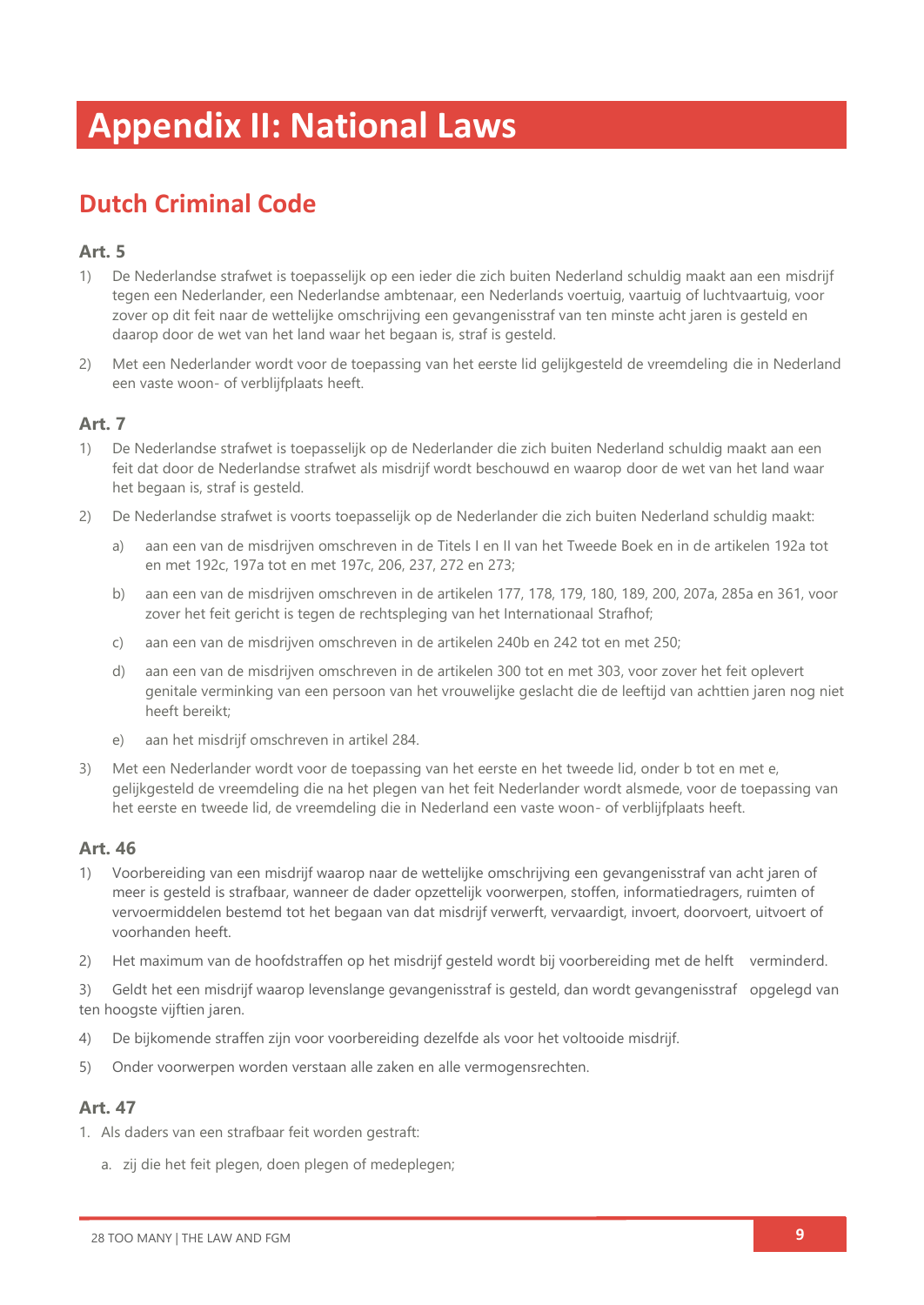- b. zij die door giften, beloften, misbruik van gezag, geweld, bedreiging, of misleiding of door het verschaffen van gelegenheid, middelen of inlichtingen het feit opzettelijk uitlokken.
- 2. Ten aanzien van de laatsten komen alleen die handelingen in aanmerking die zij opzettelijk hebben uitgelokt, benevens hun gevolgen.

### **Art. 48**

Als medeplichtigen van een misdrijf worden gestraft:

- 1. zij die opzettelijk behulpzaam zijn bij het plegen van het misdrijf;
- 2. zij die opzettelijk gelegenheid, middelen of inlichtingen verschaffen tot het plegen van het misdrijf.

### **Art. 49**

- 1. Het maximum van de hoofdstraffen op het misdrijf gesteld wordt bij medeplichtigheid met een derde verminderd.
- 2. Geldt het een misdrijf waarop levenslange gevangenisstraf is gesteld, dan wordt gevangenisstraf opgelegd van ten hoogste twintig jaren.
- 3. De bijkomende straffen zijn voor medeplichtigheid dezelfde als voor het misdrijf zelf.
- 4. Bij het bepalen van de straf komen alleen die handelingen in aanmerking die de medeplichtige opzettelijk heeft gemakkelijk gemaakt of bevorderd, benevens hun gevolgen.

### **Art. 70**

- 1. Het recht tot strafvordering vervalt door verjaring:
	- a. in drie jaren voor alle overtredingen;
	- b. in zes jaren voor de misdrijven waarop geldboete, hechtenis of gevangenisstraf van niet meer dan drie jaren is gesteld;
	- c. in twaalf jaren voor de misdrijven waarop tijdelijke gevangenisstraf van meer dan drie jaren is gesteld;
	- d. in twintig jaren voor de misdrijven waarop gevangenisstraf van acht jaren of meer is gesteld.
- 2. In afwijking van het eerste lid verjaart het recht tot strafvordering niet:
	- a. voor de misdrijven waarop gevangenisstraf van twaalf jaren of meer is gesteld;
	- b. voor de misdrijven, omschreven in de artikelen 240b, tweede lid, 243, 245 en 246, voor zover het feit is gepleegd ten aanzien van een persoon die de leeftijd van achttien jaren nog niet heeft bereikt.

### **Art. 71**

De termijn van verjaring vangt aan op de dag na die waarop het feit is gepleegd, behoudens in de volgende gevallen:

- 1. bij de misdrijven omschreven in de artikelen 173, eerste lid, en 173b, vangt de termijn aan op de dag na die waarop het misdrijf ter kennis is gekomen van een ambtenaar belast met de opsporing van strafbare feiten;
- 2. bij valsheid op de dag na die waarop gebruik is gemaakt van het voorwerp ten opzichte waarvan de valsheid gepleegd is;
- 3. bij de misdrijven omschreven in de artikelen 240b, eerste lid, 247 tot en met 250, 273f, 284 en 285c, voor zover gepleegd tegen een persoon die de leeftijd van achttien jaren nog niet heeft bereikt, de artikelen 300 tot en met 303, voor zover het feit oplevert genitale verminking van een persoon van het vrouwelijke geslacht die de leeftijd van achttien jaren nog niet heeft bereikt of voor zover het feit oplevert mishandeling van een persoon die de leeftijd van achttien jaren nog niet heeft bereikt dan wel het misdrijf, omschreven in artikel 302, voor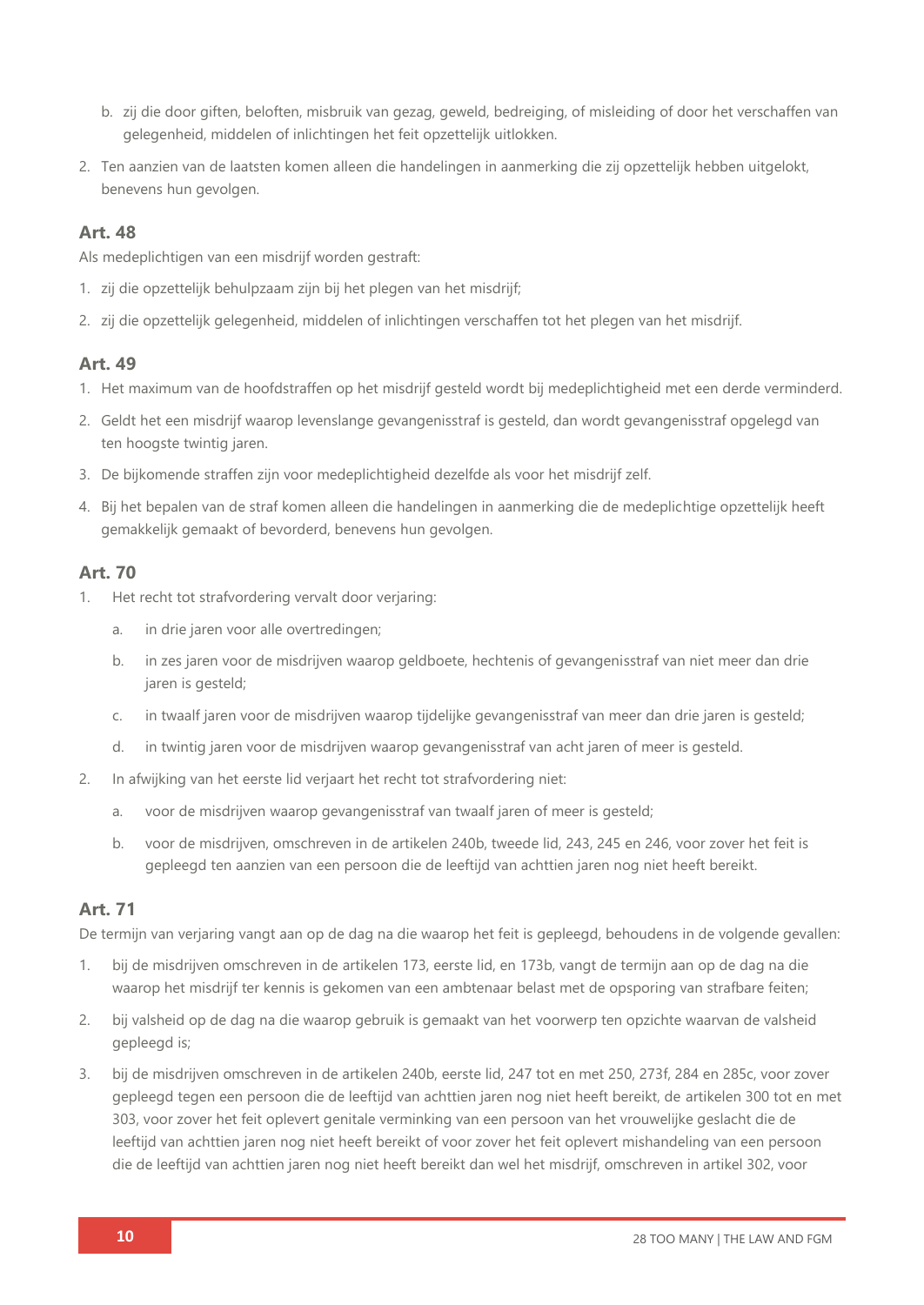zover het feit oplevert gedwongen abortus of gedwongen sterilisatie van een persoon van het vrouwelijke geslacht die de leeftijd van achttien jaren nog niet heeft bereikt, op de dag na die waarop die persoon achttien jaren is geworden;

- 4. bij de misdrijven omschreven in de artikelen 279 en 282, eerste en tweede lid op de dag na die van de bevrijding of de dood van hem tegen wie onmiddellijk het misdrijf gepleegd is;
- 5. bij de overtredingen omschreven in de artikelen 465, 466 en 467, op de dag na die waarop ingevolge de voorschriften gegeven in of ter uitvoering van artikel 18c van Boek 1 van het Burgerlijk Wetboek, de aldaar bedoelde registers waaruit zodanige overtreding blijkt, naar de centrale bewaarplaats, bedoeld in afdeling 8 van hoofdstuk 1 van het Besluit burgerlijke stand 1994 zijn overgebracht.

### **Art. 300**

- 1. Mishandeling wordt gestraft met gevangenisstraf van ten hoogste drie jaren of geldboete van de vierde categorie.
- 2. Indien het feit zwaar lichamelijk letsel ten gevolge heeft, wordt de schuldige gestraft met gevangenisstraf van ten hoogste vier jaren of geldboete van de vierde categorie.
- 3. Indien het feit de dood ten gevolge heeft, wordt hij gestraft met gevangenisstraf van ten hoogste zes jaren of geldboete van de vierde categorie.
- 4. Met mishandeling wordt gelijkgesteld opzettelijke benadeling van de gezondheid.
- 5. Poging tot dit misdrijf is niet strafbaar.

### **Art. 301**

- 1. Mishandeling gepleegd met voorbedachten rade wordt gestraft met gevangenisstraf van ten hoogste vier jaren of geldboete van de vierde categorie.
- 2. Indien het feit zwaar lichamelijk letsel ten gevolge heeft, wordt de schuldige gestraft met gevangenisstraf van ten hoogste zes jaren of geldboete van de vierde categorie.
- 3. Indien het feit de dood ten gevolge heeft, wordt hij gestraft met gevangenisstraf van ten hoogste negen jaren of geldboete van de vijfde categorie.

### **Art. 302**

- 1. Hij die aan een ander opzettelijk zwaar lichamelijk letsel toebrengt, wordt, als schuldig aan zware mishandeling, gestraft met gevangenisstraf van ten hoogste acht jaren of geldboete van de vijfde categorie.
- 2. Indien het feit de dood ten gevolge heeft, wordt de schuldige gestraft met gevangenisstraf van ten hoogste tien jaren of geldboete van de vijfde categorie.

### **Art. 303**

- 1. Zware mishandeling gepleegd met voorbedachten rade wordt gestraft met gevangenisstraf van ten hoogste twaalf jaren of geldboete van de vijfde categorie.
- 2. Indien het feit de dood ten gevolge heeft, wordt de schuldige gestraft met gevangenisstraf van ten hoogste vijftien jaren of geldboete van de vijfde categorie.

### **Art. 304**

De in de artikelen 300-303 bepaalde gevangenisstraffen kunnen met een derde worden verhoogd: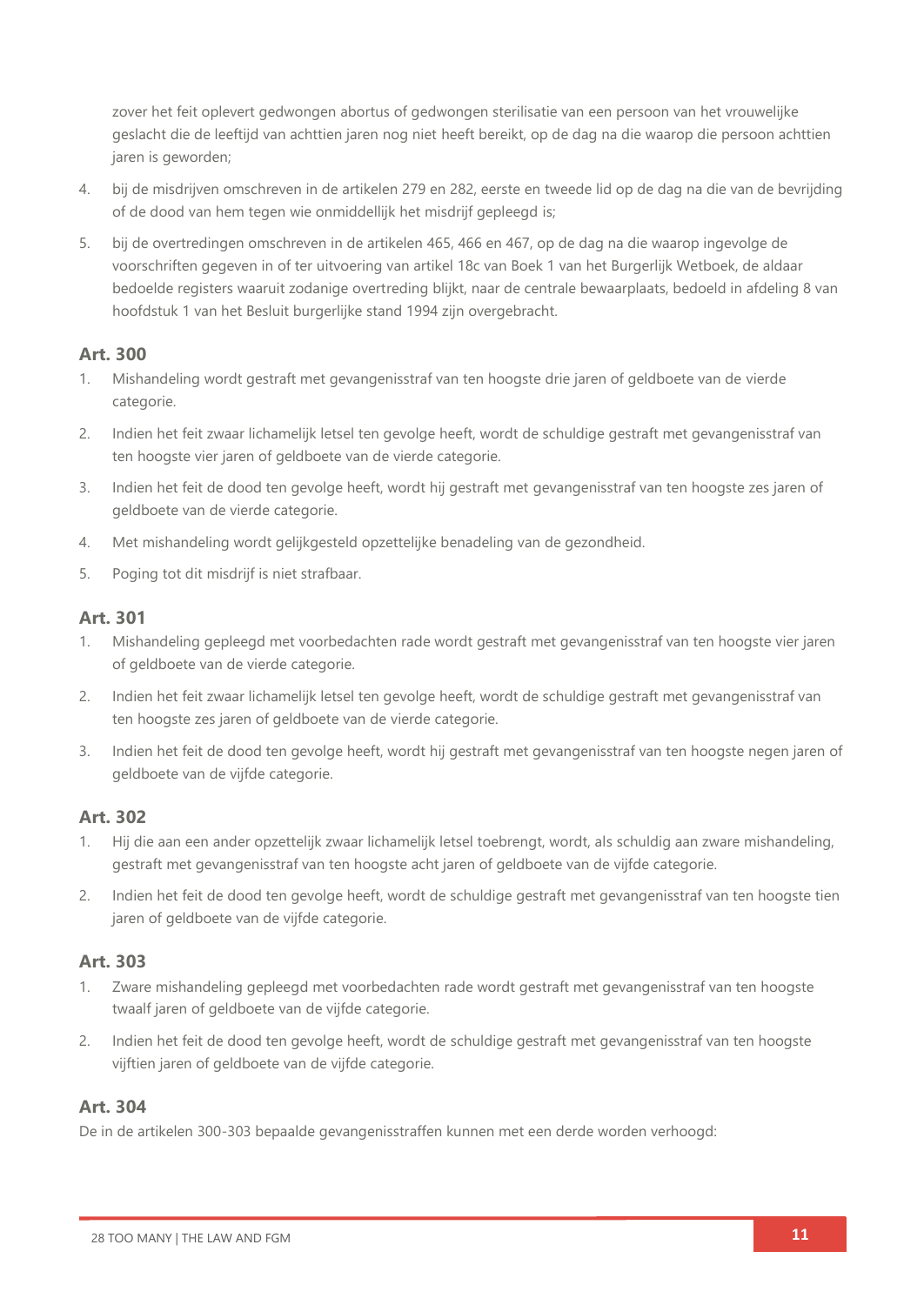- 1. ten aanzien van de schuldige die het misdrijf begaat tegen zijn moeder, zijn vader tot wie hij in familierechtelijke betrekking staat, zijn echtgenoot, zijn levensgezel, zijn kind, een kind over wie hij het gezag uitoefent of een kind dat hij verzorgt of opvoedt als behorend tot zijn gezin of een aan zijn zorg, opleiding of waakzaamheid toevertrouwde minderjarige;
- 2. ten aanzien van de schuldige die het misdrijf stelselmatig begaat tegen een minderjarige;
- 3. indien het misdrijf wordt gepleegd tegen een ambtenaar gedurende of ter zake van de rechtmatige uitoefening van zijn bediening;
- 4. indien het misdrijf wordt gepleegd door toediening van voor het leven of de gezondheid schadelijke stoffen.

### **Art. 436**

- 1. Hij die, niet toegelaten tot de uitoefening van een beroep waartoe de wet een toelating vordert, buiten noodzaak dat beroep uitoefent, wordt gestraft met geldboete van de tweede categorie.
- 2. Hij die, toegelaten tot de uitoefening van een beroep waartoe de wet een toelating vordert, buiten noodzaak in de uitoefening van dat beroep de grenzen van zijn bevoegdheid overschrijdt, wordt gestraft met geldboete van de tweede categorie.
- 3. Indien tijdens het plegen van de overtreding nog geen twee jaren zijn verlopen sedert een vroegere veroordeling van de schuldige wegens gelijke overtreding onherroepelijk is geworden, kan in het geval van het eerste lid hechtenis van ten hoogste twee maanden of geldboete van de derde categorie, in het geval van het tweede lid hechtenis van ten hoogste een maand of geldboete van de derde categorie worden opgelegd.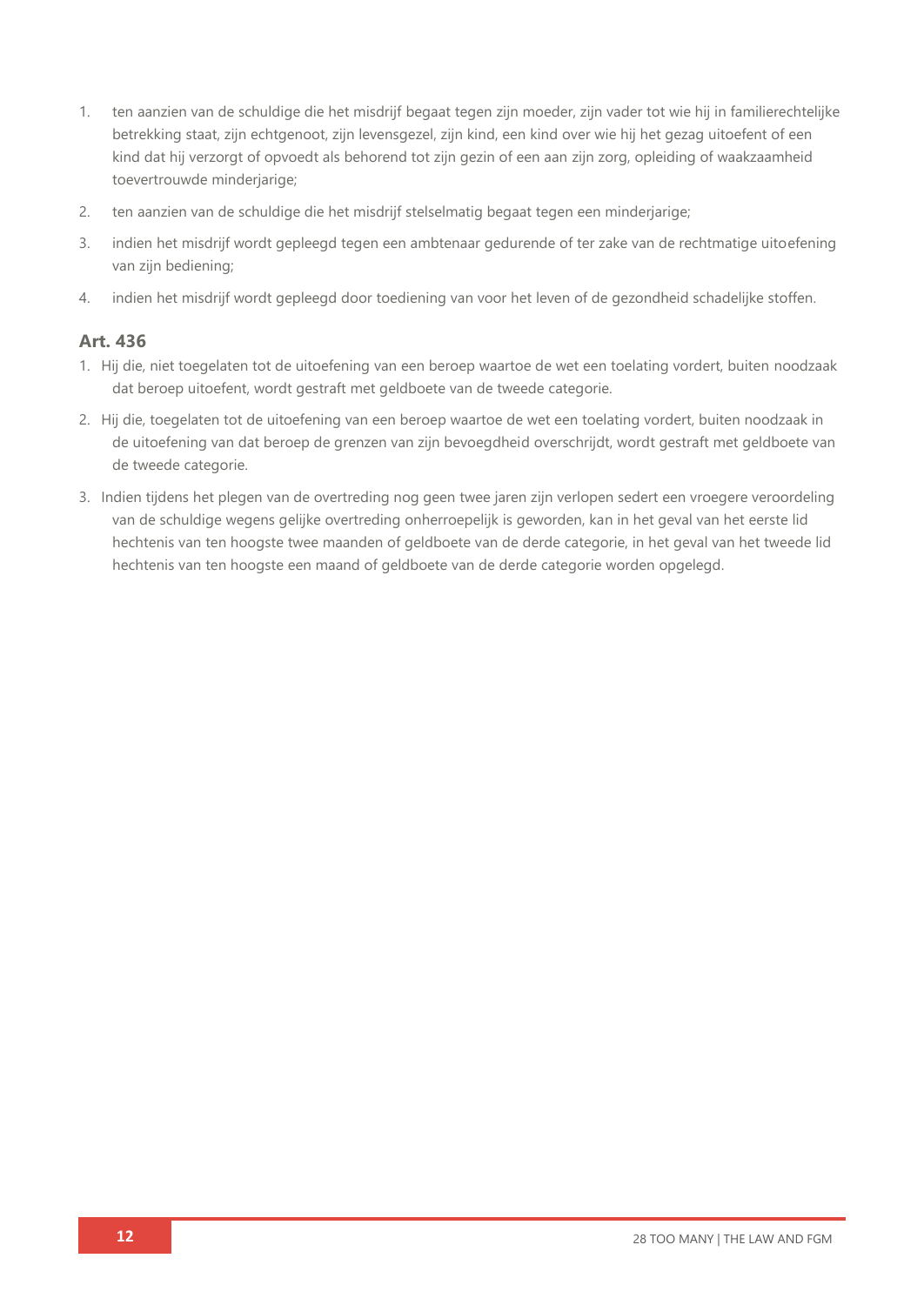## **Dutch Civil Code Book 1**

### **Art. 255**

- 1. De kinderrechter kan een minderjarige onder toezicht stellen van een gecertificeerde instelling indien een minderjarige zodanig opgroeit dat hij in zijn ontwikkeling ernstig wordt bedreigd, en:
	- a. de zorg die in verband met het wegnemen van de bedreiging noodzakelijk is voor de minderjarige of voor zijn ouders of de ouder die het gezag uitoefenen, door dezen niet of onvoldoende wordt geaccepteerd, en
	- b. de verwachting gerechtvaardigd is dat de ouders of de ouder die het gezag uitoefenen binnen een gelet op de persoon en de ontwikkeling van de minderjarige aanvaardbaar te achten termijn, de verantwoordelijkheid voor de verzorging en opvoeding, bedoeld in artikel 247, tweede lid, in staat zijn te dragen.
- 2. *…etc.*

### **Art. 265b**

- 1. Indien dit noodzakelijk is in het belang van de verzorging en opvoeding van de minderjarige of tot onderzoek van diens geestelijke of lichamelijke gesteldheid, kan de kinderrechter de gecertificeerde instelling, bedoeld in artikel 1.1 van de Jeugdwet, die belast is met de uitvoering van de ondertoezichtstelling op haar verzoek machtigen de minderjarige gedurende dag en nacht uit huis te plaatsen.
- 2. De machtiging kan eveneens worden verleend op verzoek van de raad voor de kinderbescherming of op verzoek van het openbaar ministerie. De raad voor de kinderbescherming of het openbaar ministerie legt bij het verzoek, bedoeld in het eerste lid, het besluit van het college van burgemeester en wethouders, bedoeld in artikel 2.3, eerste lid, van de Jeugdwet over.
- 3. De kinderrechter kan in afwijking van het tweede lid een machtiging tot uithuisplaatsing verlenen zonder dat het college van burgemeester en wethouders een daartoe strekkend besluit heeft genomen, indien het belang van het kind dit vergt.
- 4. Voor opneming en verblijf als bedoeld in artikel 6.1.2, eerste lid, of 6.1.3, eerste lid, van de Jeugdwet is geen machtiging als bedoeld in het eerste lid vereist, doch een machtiging als bedoeld in genoemde artikelleden. Deze machtiging geldt voor de toepassing van artikel 265a als een machtiging als bedoeld in het eerste lid.

### **Dutch Constitution**

### **Art. 93**

Bepalingen van verdragen en van besluiten van volkenrechtelijke organisaties, die naar haar inhoud een ieder kunnen verbinden, hebben verbindende kracht nadat zij zijn bekendgemaakt.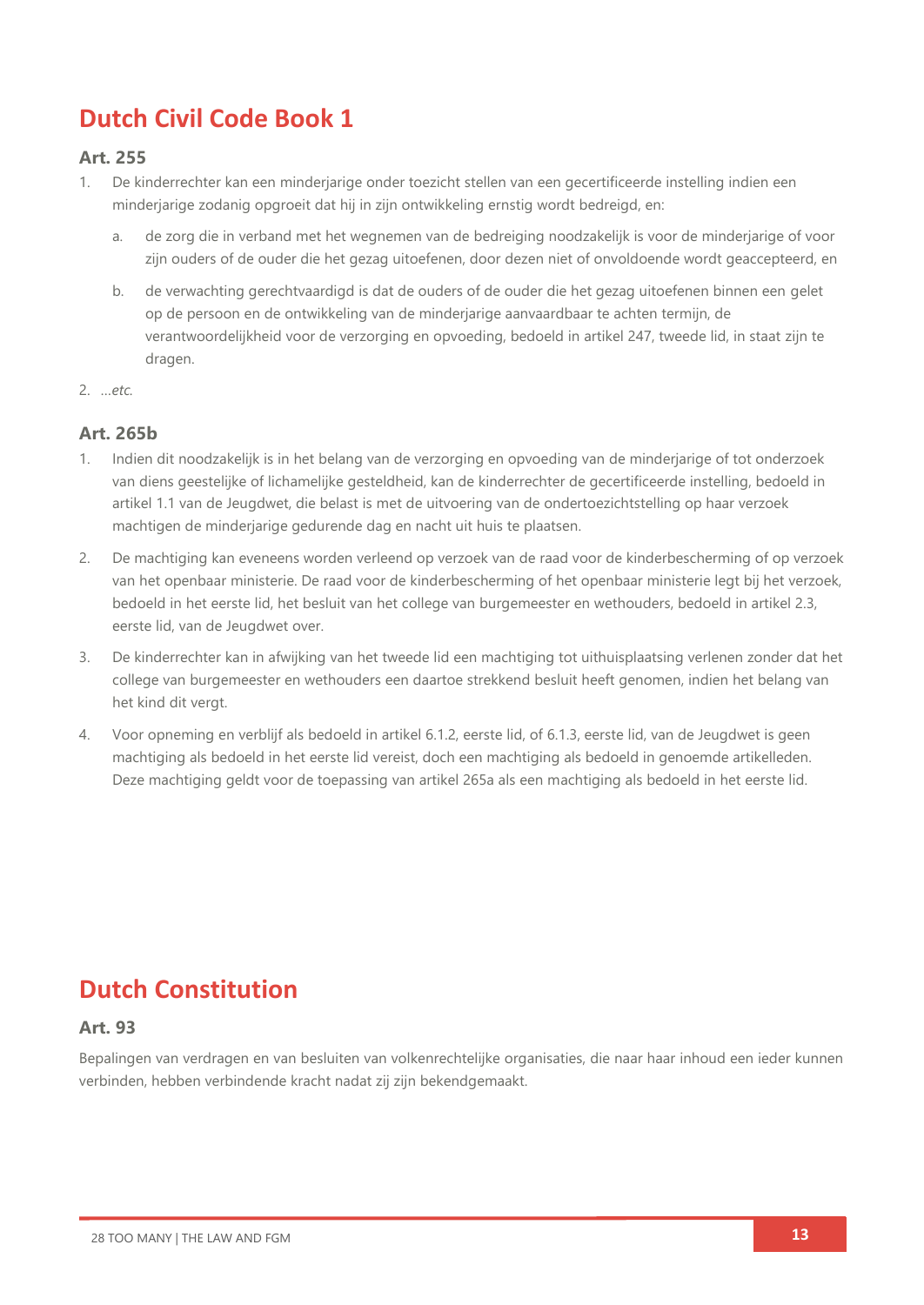- 1 Statistics Netherlands (2021) *Bevolkingsontwikkeling; regio per maand, 29* April. Available at <https://opendata.cbs.nl/statline/#/CBS/nl/dataset/37230ned/table> (accessed 6 May 2021).
- 2 Pharos (2019) *Vrouwelijke Genitale Verminking: Omvang en risico in Nederland*, p.8. Available at <https://www.pharos.nl/kennisbank/vrouwelijke-genitale-verminking-omvang-en-risico-in-nederland/> (accessed 6 May 2021).
- 3 Regeringsstandpunt inzake vrouwenbesnijdenis (1993) brief van 16 maart 1993. kenmerk GGB/HIZ/931029.
- 4 ECLI:NL:HR:2018:1051, Par. 2.4 and 2.5.
- 5 ECLI:NL:RBHAA:2009:BJ7447 *and* ECLI:NL:GHAMS:2010:BO8531.
- 6 Amendement d.d. 24 juni 2004 tot Wijziging van het Wetboek van Strafrecht en de Wegenverkeerswet 1994 in verband met de herijking van een aantal wettelijke strafmaxima, Tweede Kamer, vergaderjaar 2003–2004, 28 484, nr. 41.
- 7 *Ibid*.
- 8 ECLI:NL:HR:2003:AJ1457.
- 9 *Besluit Verplichte Meldcode Huiselijk Geweld en Kindermishandeling Staatsblad* (2013) nr. 142 (14-03-2013). Available at<https://zoek.officielebekendmakingen.nl/stb-2013-142.html> (accessed 6 May 2021).
- 10 Government of the Netherlands (2013) *Meldcode Huiselijk geweld en kindermishandeling (Rijksoverheid)*. Available at <https://www.rijksoverheid.nl/onderwerpen/huiselijk-geweld/meldcode> (accessed 6 May 2021).
- 11 *Actieagenda schadelijke praktijken, Kammerstukken II, 2019/2020, 28345/228 & 31015/228*, p.2. Available at <https://www.parlementairemonitor.nl/9353000/1/j9vvij5epmj1ey0/vl6fqclrbly2> (accessed 6 May 2021).

12 *Ibid*.

- 13 ECLI:NL:RBHAA:2009:BJ7447 *and* ECLI:NL:GHAMS:2010:BO8531.
- 14 *International Covenant on Civil and Political Rights* (1966) United Nations Treaty Collection: Status of Treaties*.* Available at [https://treaties.un.org/Pages/ViewDetails.aspx?src=TREATY&mtdsg\\_no=IV-4&chapter=4&clang=\\_en](https://treaties.un.org/Pages/ViewDetails.aspx?src=TREATY&mtdsg_no=IV-4&chapter=4&clang=_en) (accessed 6 May 2021).
- 15 *International Covenant on Economic, Social and Cultural Rights* (1966) United Nations Treaty Collection: Status of Treaties. Available at [https://treaties.un.org/Pages/ViewDetails.aspx?src=TREATY&mtdsg\\_no=IV-3&chapter=4](https://treaties.un.org/Pages/ViewDetails.aspx?src=TREATY&mtdsg_no=IV-3&chapter=4) (accessed 6 May 2021).
- 16 Convention on the Elimination of All Forms of Discrimination Against Women (1979) United Nations Treaty Collection: Status of Treaties. Available at [https://treaties.un.org/Pages/](https://treaties.un.org/Pages/%0bViewDetails.aspx?src=IND&mtdsg_no=IV-8&chapter=4&clang=_en#9) [ViewDetails.aspx?src=IND&mtdsg\\_no=IV-8&chapter=4&clang=\\_en#9](https://treaties.un.org/Pages/%0bViewDetails.aspx?src=IND&mtdsg_no=IV-8&chapter=4&clang=_en#9) (accessed 6 May 2021).
- 17 *Convention on the Rights of the Child* (1989) United Nation Treaty Collection: Status of Treaties. Available at [https://treaties.un.org/pages/ViewDetails.aspx?src=TREATY&mtdsg\\_no=IV-11&chapter=4&clang=\\_en](https://treaties.un.org/pages/ViewDetails.aspx?src=TREATY&mtdsg_no=IV-11&chapter=4&clang=_en) (accessed 6 May 2021).
- 18 Council of Europe (2021) Chart of signatures and ratifications of Treaty 210, Convention on preventing and combating violence against women and domestic violence. Available at [https://www.coe.int/en/web/conventions/full-list/-/conventions/treaty/197/](https://www.coe.int/en/web/conventions/full-list/-/conventions/treaty/197/?module=signatures-by-treaty&treatynum=210) [?module=signatures-by-treaty&treatynum=210](https://www.coe.int/en/web/conventions/full-list/-/conventions/treaty/197/?module=signatures-by-treaty&treatynum=210) (accessed 6 May 2021).
- 19 Council of Europe (2021) *Chart of Signatures and Ratifications of Treaty 005, Convention for the Protection of Human Rights and Fundamental Freedoms*. Available at https://ww[w.coe.int/en/web/conventions/full-list/-](file://///Users/emmageraghty/Desktop/coe.int/en/web/conventions/full-list/-/conventions/treaty/005/signatures%253fmodule=signatures-by-treaty&treatynum=005) [/conventions/treaty/005/signatures?module=signatures-by-treaty&treatynum=005](file://///Users/emmageraghty/Desktop/coe.int/en/web/conventions/full-list/-/conventions/treaty/005/signatures%253fmodule=signatures-by-treaty&treatynum=005) (accessed 6 May 2021).
	- Council of Europe (2021) *Reservations and Declarations for Treaty 005, Convention for the Protection of Human Rights and Fundamental Freedoms*. Available at [https://www.coe.int/en/web/conventions/full-list/-](https://www.coe.int/en/web/conventions/full-list/-/conventions/treaty/005/?module=declarations-by-treaty&numSte=005&codeNature=0) [/conventions/treaty/005/?module=declarations-by-treaty&numSte=005&codeNature=0](https://www.coe.int/en/web/conventions/full-list/-/conventions/treaty/005/?module=declarations-by-treaty&numSte=005&codeNature=0) (accessed 6 May 2021).

### **Cover images:** Image of Holland from Canva stock library. Mike San (2020) *Women in blue long sleeved shirt standing on green grass field . . .*. Available at [https://unsplash.com/photos/wX969iVwU78.](https://unsplash.com/photos/wX969iVwU78)

*Please note that the use of a photograph of any girl or woman in this report does not imply that she has, nor has not, undergone FGM.*